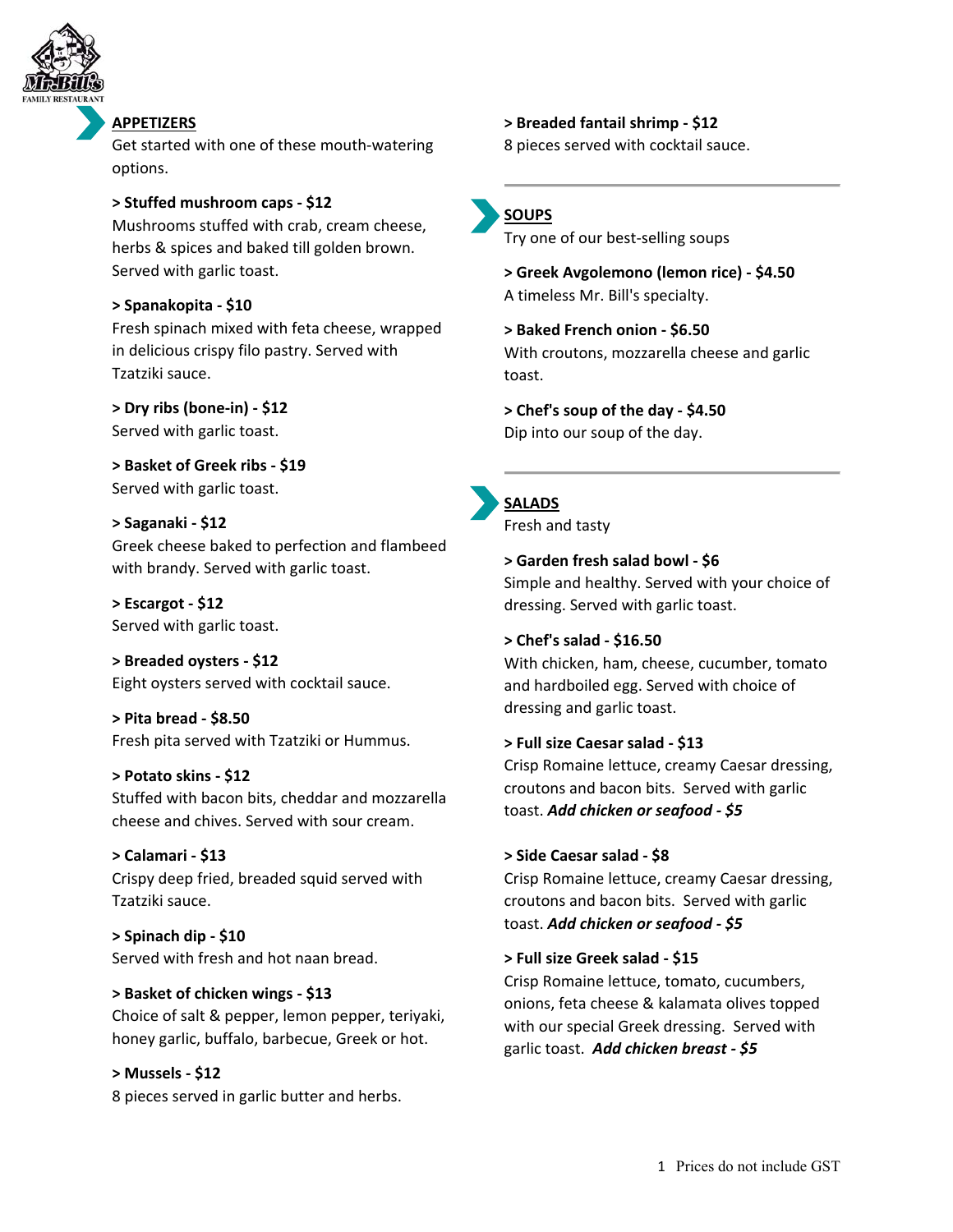

#### **> Side Greek salad ‐ \$8**

Crisp Romaine lettuce, tomato, cucumbers, onions, feta cheese and kalamata olives topped with our special house Greek dressing. Served with garlic toast. *Add chicken breast ‐ \$5*

#### **> Full size village Greek salad ‐ \$16.50**

Tomato, cucumbers, onions, feta cheese, green peppers and kalamata olives topped with our special house Greek dressing. Served with garlic toast. *Add chicken breast ‐ \$5*

#### **> Side Village Greek salad ‐ \$8**

Tomato, cucumbers, onions, feta cheese, green peppers and kalamata olives topped with our special house Greek dressing. Served with garlic toast. *Add chicken breast ‐ \$5*

#### **> Southwest salad ‐ \$13**

Iceberg and Romain lettuce, tomato, corn, black beans, avocado and shredded cheddar and mozzarella cheese. Served with garlic toast. *Add chicken breast ‐ \$5*

#### **> Chicken or beef taco salad ‐ \$16**

Seasoned ground beef and refried beans or seasoned chicken breast on a bed of salad, topped with cheddar cheese, tomato, green onions, served in a tortilla bowl with salsa and sour cream.

#### **SANDWICHES**

Add a side of gravy ‐ \$1 Substitute soup or salad ‐ \$2

**> Monte Cristo ‐ \$15** Chicken, ham and Swiss cheese. Served with french fries and coleslaw.

**> Toasted Denver ‐ \$15** With cheese. Served with french fries and coleslaw.

**> Bacon, Lettuce, Tomato ‐ \$15** Served with french fries and coleslaw.

#### **> Hot beef hamburger ‐ \$15**

Served on one thick slice of Texas toast with french fries and vegetables.

#### **> Pizza sub ‐ \$15**

Ham, pepperoni and mozzarella cheese baked to perfection. Served with french fries.

#### **> Reuben sandwich ‐ \$15**

Corned beef, sauerkraut and Swiss cheese. Served with french fries and coleslaw.

#### **> Beef dip ‐ \$15**

With mozzarella cheese. Served with french fries and coleslaw.

#### **> Grilled cheese ‐ \$10** Served with french fries and coleslaw.

**> Chicken salad sandwich ‐ \$15** Served with french fries and coleslaw.

#### **> Crispy chicken caesar wrap ‐ \$15**

Breaded crispy chicken strips, Romaine lettuce and Caesar dressing wrapped in tortilla. Served with soup or salad.

#### **> Souvlaki wrap ‐ \$15**

Choice of chicken, lamb or pork with Tzatziki sauce. Shredded lettuce, diced tomato, red onion and feta cheese wrapped in a tortilla. Served with soup or salad.

#### **> Grilled chicken pita ‐ \$15**

A pita pocket filled with grilled chicken breast, cucumbers, onions, tomato and ranch dressing. Served with cottage cheese and soup or salad.

#### **> Greek Delight ‐ \$15**

A pita pocket filled with diced chicken, shredded lettuce, diced tomato, cheddar cheese and Caesar dressing. Served with soup.

**> Triple decker clubhouse ‐ \$15** Served with french fries and coleslaw.

#### **> Chicken Frajolaki ‐ \$16**

Chicken breast, feta cheese, red onions and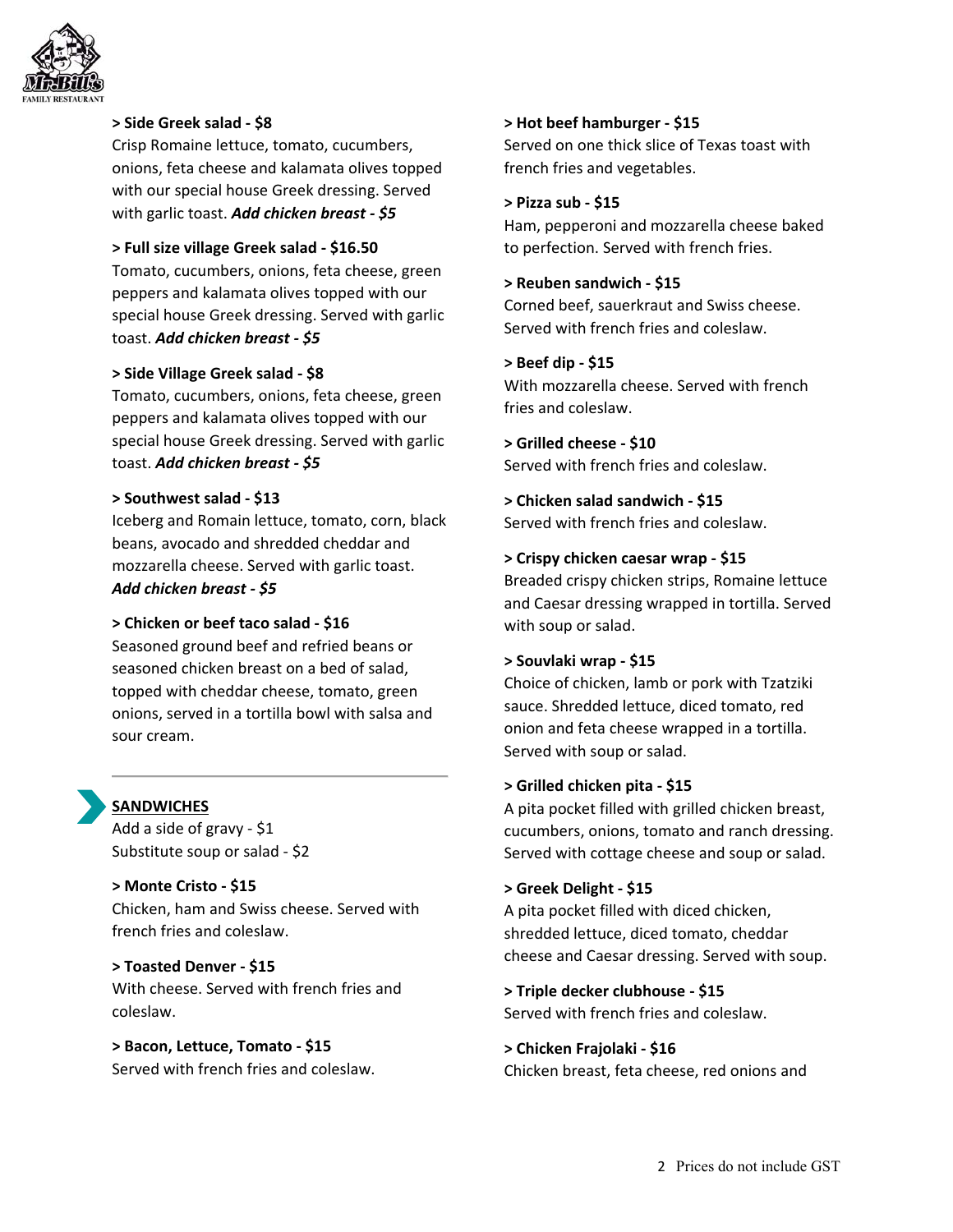

tomato. Served on a torpedo bun with your choice of salad.

#### **> Steak Frajolaki ‐ \$22**

7 oz. sirloin strips, feta cheese, red onions and tomato. Served on a torpedo bun with your choice of salad.



### **BURGERS & MORE**

Add a side of gravy ‐ \$1. Substitute soup or salad ‐ \$2.

**> Cheeseburger deluxe ‐ \$14.50** Served with french fries and coleslaw.

**> Mozzarella bacon burger ‐ \$15.50** Served with french fries and coleslaw.

#### **> Chicken burger ‐ \$15.50**

Chicken breast, bacon, Swiss cheese, lettuce and tomato. Served with french fries and coleslaw.

#### **> Jumbo burger ‐ \$17**

Two beef patties loaded with toppings and served with french fries and coleslaw.

# **> Breaded chicken strips ‐ \$17**

Four strips and your choice of dipping sauce.

#### **SIDES**

French fries - \$4 | With gravy - \$5

Onion rings ‐ \$6

Poutine ‐ \$6.50

Garlic toast (one slice) ‐ \$1

Cheese toast (one slice) ‐ \$2 cheddar, parmesan and mozzarella.



#### **ENTREES**

All entrees include choice of potato/rice, vegetables and soup/salad.

#### **> Chicken Cordon Bleu ‐ \$26**

Tender breast of chicken stuffed with black forest ham and mozzarella cheese. Lightly breaded and baked to a golden brown. Topped with cheese sauce.

#### **> Breaded Cutlet ‐ \$19**

Served with vegetables and your choice of potato or rice.

#### **> Chicken Parmesan ‐ \$25**

Chicken breast breaded and sautéed in butter. Topped with parmesan and mozzarella cheese and tomato sauce.

#### **> Baby calves liver ‐ \$19**

With your choice of bacon or onions, served with vegetables and your choice of potato or rice. Enjoy both bacon and onions for \$20.

## **> Chicken stirfry ‐ \$25**

Served on a bed of rice.

#### **> BBQ ribs ‐ \$26**

Full rack of pork back ribs coated in our own special BBQ sauce and broiled to perfection.

#### **> Chicken teriyaki ‐ \$25**

Tender breast of chicken cooked with pineapple in our house teriyaki sauce.

#### **> BBQ ribs and chicken ‐ \$26**

Half rack of pork back ribs and a breast of chicken coated in our own special BBQ sauce and broiled to perfection.

#### **> Mr. Bill's Garlic Chicken ‐ \$26**

Tender breast of chicken stuffed with Camembert cheese, pine nuts and herbs. Baked until golden brown.

#### **> Chicken Neptune ‐ \$26**

Tender breast of chicken topped with asparagus spears, crab meat and a dash of Hollandaise sauce.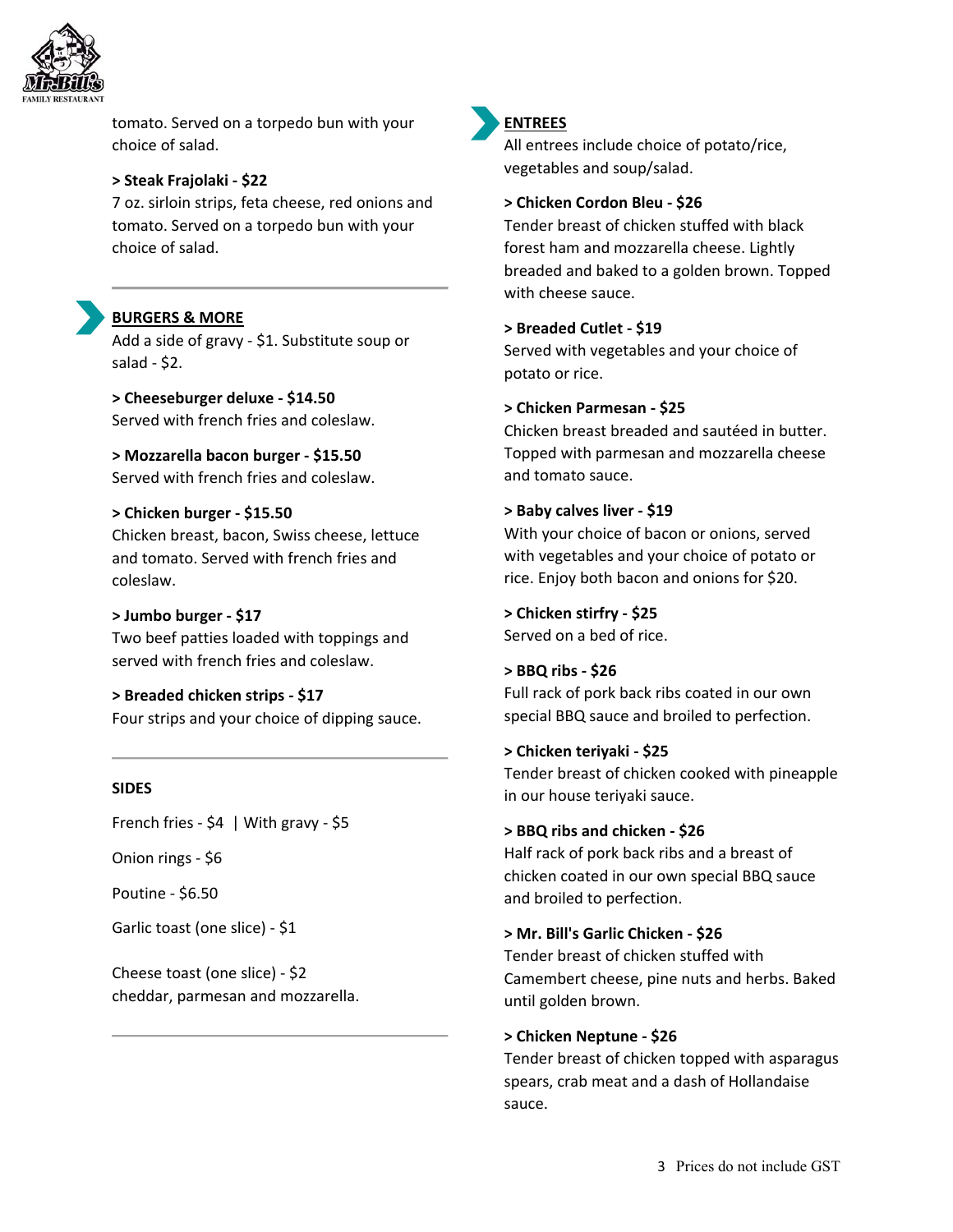

**> Philadelphia Chicken ‐ \$26**

Tender breast of chicken topped with crab meat, cream cheese and herbs and spices.

#### **> Debbie's Special ‐ \$24**

Grilled Cajun spiced chicken breast with bacon & mushrooms, smothered with melted Monterey Jack & cheddar cheese.

## **SEAFOOD**

All seafood includes choice of potato/rice, vegetables and soup/salad.

**> Stuffed Sole ‐ \$23** Stuffed with crab meat and scallops, topped with lemon dill sauce.

**> Fan tailed breaded shrimp ‐ \$21** Served with cocktail sauce.

**> Fish and chips ‐ \$21** Three pieces of hand‐battered cod.

**> Halibut Steak ‐ \$25** A thick steak broiled with flavored butter.

**> Salmon Fillet ‐ \$24** Delicious broiled Salmon topped with butter or blackened.

**> Breaded oysters ‐ \$21** 

**> Steak & lobster ‐ \$46** 6 oz. filet mignon complemented with a 6 oz. lobster trail broiled to perfection.

**> Crab legs ‐ \$43** A full pound of tender succulent King Crab legs.

**> 6 oz. lobster tail ‐ \$31**

**> Steak & crab Legs ‐ \$46** 6 oz. filet mignon complemented with a half‐ pound of King Crab legs.

**> Greek ribs & lobster OR crab legs ‐ \$43** A full rack of Greek style ribs complemented with a 6 oz. lobster tail or a half pound King Crab legs.

**> Lobster tail & crab legs ‐ \$43** A 6 oz. lobster tail and a half pound King Crab legs.

### **STEAKS**

All steaks include choice of potato/rice, vegetables and soup/salad and garlic toast.

- **> 7 oz. Sirloin Steak Sandwich ‐ \$22**
- **> 6 oz. Filet Mignon ‐ \$27**
- **> 8 oz. New York Striploin ‐ \$25**
- **> 12 oz. New York Striploin ‐ \$29**

**> New York Steak with shrimp or scallops ‐ \$32** 8 oz. New York striploin served with six breaded shrimp or six bacon wrapped scallops

#### **> Mr. Bill's Special ‐ \$27**

8 oz. New York striploin served with spaghetti with meat sauce, Greek or Caesar salad on the plate. Soup and garlic toast.

**> Teriyaki New York Striploin ‐ \$25** 8 oz. New York striploin cooked with pineapple and our own teriyaki sauce.

**> Blackened steak ‐ \$29** 12 oz. New York striploin covered in Cajun spices.

**> Pepper steak stirfry ‐ \$26** Marinated beef sirloin with sautéed colored peppers, onions and mushrooms.

## **EXTRAS**

Philadelphia or Neptune topping ‐ \$6 Side of mushrooms ‐ \$2 Half rack of Greek ribs ‐ \$9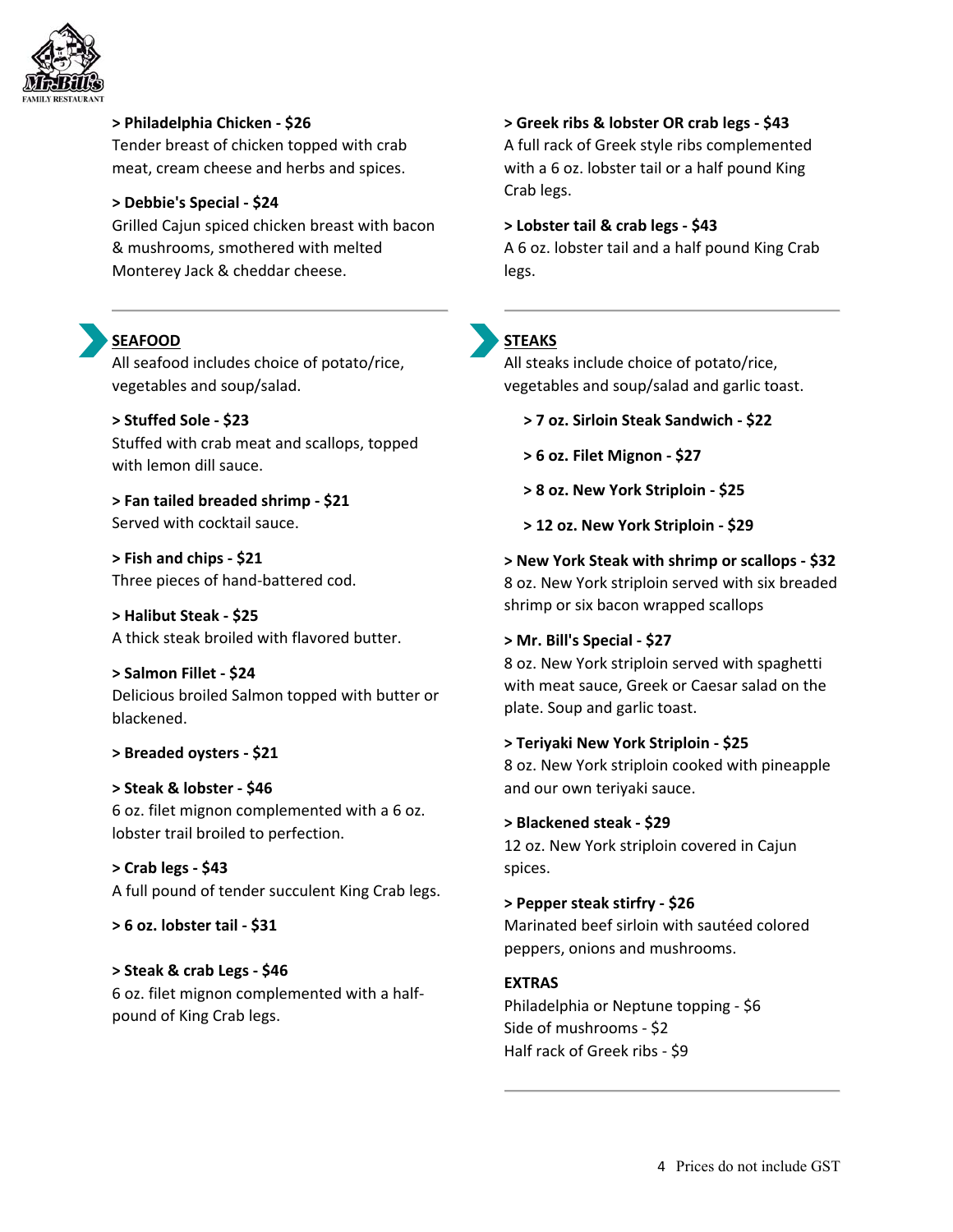

#### **GREEK DISHES**

All served with choice of potato/rice, and Greek salad on the plate.

**> Combo Souvlaki ‐ \$24** Your choice of any two souvlaki meats.

#### **> Chicken, lamb or pork souvlaki ‐ \$18**

One delicious skewer seasoned with lemon and Greek spices and broiled to perfection. Add a second skewer ‐ \$6

**> Greek style ribs ‐ \$25** Everyone's favourite!

#### **> Greek ribs & chicken ‐ \$25**

A half rack of pork back ribs and a breast of chicken seasoned with lemon and Greek spices, grilled to perfection.

#### **> Reganato chicken ‐ \$23**

Two breasts of chicken seasoned with lemon and Greek spices and broiled to perfection.

#### **> Lamb chops ‐ \$23**

Four thick and juicy chops grilled and seasoned with lemon and Greek spices.

#### **> Chicken kabobs ‐ \$19**

Our delicious skewer of tender chicken, tomato, peppers, onions, mushrooms and our special spices. *Add a second skewer ‐ \$6*

#### **EXTRAS**

Add soup ‐ \$4.50 Side or of garlic toast - \$1 Side of Tzatziki ‐ \$1

# **PASTAS**

We hope you're hungry! Add soup or salad for \$4.50.

#### **> Baked spaghetti Small ‐ \$13 | Large ‐ \$15**

Served with your choice of meat, mushrooms or tomato sauce.

### **> Baked lasagna**

**Small ‐ \$13 | Large ‐ \$15**

Served with your choice of meat, mushrooms or tomato sauce.

**> Fettuccini Alfredo ‐ \$15** *Add chicken or seafood ‐ \$5*

#### **> Chicken Cacciatore ‐ \$17** Pieces of chicken in a homemade mushroom

and tomato sauce, backed with spaghetti and mozzarella cheese.

### **OMELETTES**

Egg lovers rejoice!

**> Cheese ‐ \$11.50** Classic. Served with toast and hash browns.

**> Cheese Supreme‐ \$12.50** Mozzarella, Swiss, cheddar and feta. Served with toast and hash browns.

**> Ham & cheese ‐ \$14** Served with toast and hash browns.

**> Bacon, cheese & mushroom ‐ \$14** Served with toast and hash browns.

**> Veggie lovers ‐ \$14** Green peppers, onions, tomato, mushroom and cheese. Served with toast and hash browns.

### **SENIORS**

For guests 60+

**> Liver with bacon OR onions ‐ \$16** Served with vegetables and your choice of potato or rice.

**> Reganato Chicken ‐ \$16** Served with Greek salad on the plate and your choice of potato or rice.

#### **> Breaded chicken strips ‐ \$15**

Three strips served with vegetables and your choice of potato or rice.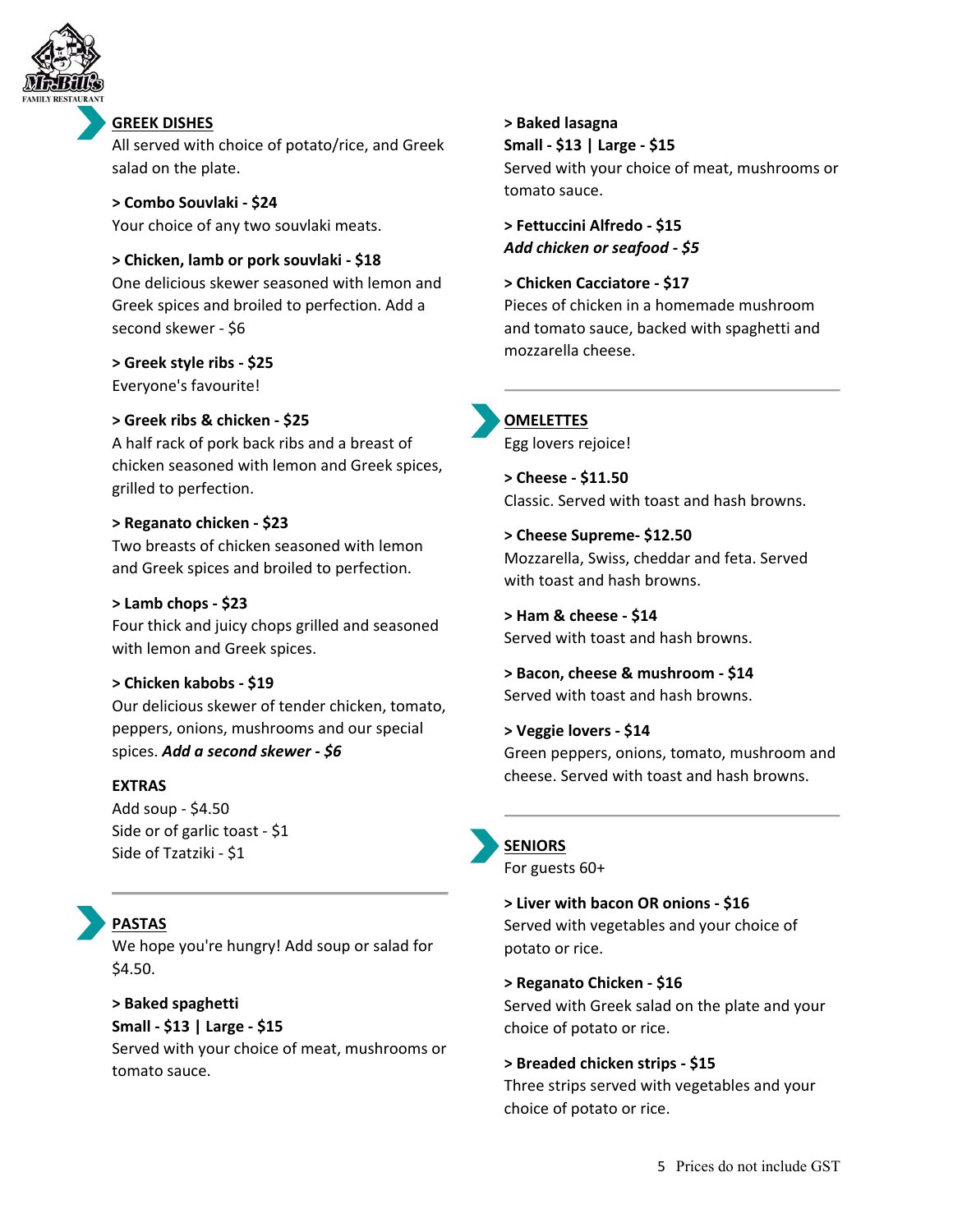

**> Roast beef dinner ‐ \$16** Served with gravy, vegetables and your choice of potato or rice.

**> Breaded pork cutlet ‐ \$16** Served with vegetables, gravy and your choice of potato or rice.

**> Fish & chips ‐ \$16** Served with coleslaw.

**> Baked lasagna OR spaghetti ‐ \$13** With your choice of meat, mushroom or tomato sauce.

**KID'S FAVOURITES** For guests 10 & under

**> Grilled cheese & fries ‐ \$7.50** Includes a fountain drink.

**> Chicken strips & fries ‐ \$7.50** Two strips and a fountain drink.

**> Cheeseburger & fries ‐ \$7.50** Includes a fountain drink.

**> Fish & Chips ‐ \$7.50** Includes a fountain drink.

#### **> Pita Pizza‐ \$7.50**

Choice of cheese, choice of ham, pineapple, pepperoni, or cheese with tomato sauce. Includes a fountain drink.

**> Spaghetti ‐ \$7.50** With meat sauce, includes a fountain drink.

**> Baked lasagna ‐ \$7.50** Includes a fountain drink.

**> Combination Plate ‐ \$4.50** 3 years and under. Served with mashed potatoes, vegetables and choice of beef, ham or chicken.



### **DESSERTS**

Rich and tasty!

#### **> Blackout Torte ‐ \$6**

We began with a cake‐like chocolate brownie layer cradling a milk chocolate ganache mound covered with a dense dark chocolate mousse. We then top it all with chocolate cake cubes and a scrumptious chocolate glaze.

### **> Cookies & Cream Cake ‐ \$6**

Two chewy chocolate brownie layers with cream cheese and broken soft center chocolate cookies. Topped with milk chocolate ganache, covered with cookie mousse, and edged with chocolate fudge. To finish, it's sprinkled with more cookie and chocolate drizzle.

#### **> Red Velvet Cake ‐ \$6**

Three moist layers of stunning Red Velvet filled and topped with silky cream cheese icing and finished with melt in your mouth white & dark chocolate shavings and white chocolate drizzle.

#### **> Chocolate Cadillac Cheesecake ‐ \$6**

Smooth Chocolate cheesecake made with the finest of chocolates. Chocolate bits are folded into the fresh whipped cream topping which is crowned with white and dark chocolate curls. Finished with chocolate drizzle.

#### **> Colossal Carrot Cake ‐ \$6**

Two cake layers rich in spices, pineapple & walnuts, enveloped with dense cream cheese frosting and garnished with sweet coconut and diced walnuts, edged with golden toasted almonds.

#### **> Baklava ‐ \$5.50**

Layers of delicate phyllo pastry and chopped nuts surrounded with sweet honey.

#### **> Deep Caramel Pecan Flan ‐ \$6**

Loaded with secret‐recipe homemade caramel & pecans. Finished with a drizzle of even more caramel.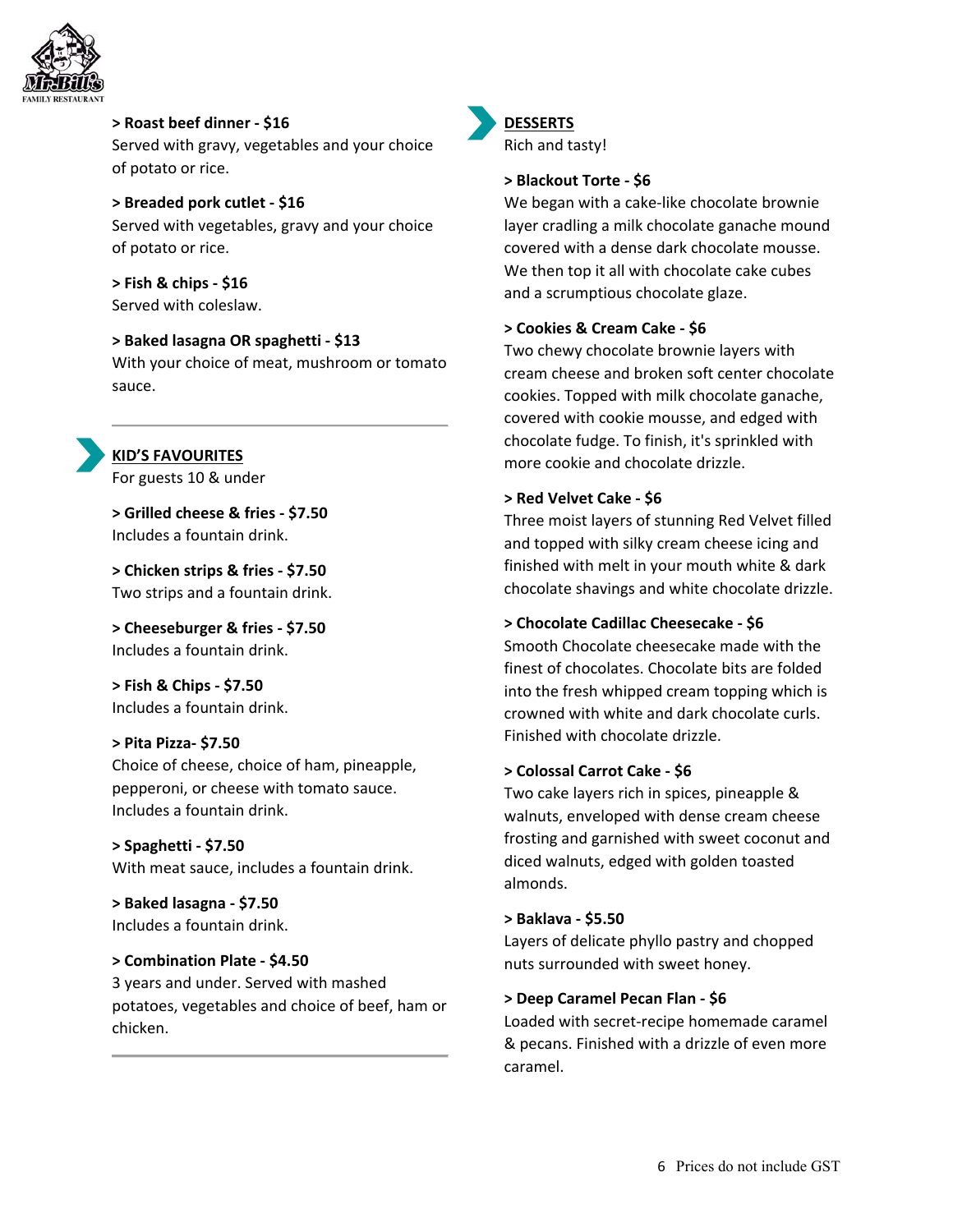

### **> Strawberry Champagne Cheesecake (Gluten‐ Free) ‐ \$6**

Vanilla cheesecake marbled with strawberry; baked atop a chocolate cookie graham base. Topped with champagne mousse, strawberry swirls & dark chocolate shavings.

### **> Turtle Cheesecake (Gluten‐Free) ‐ \$6**

Candied pecans and milk chocolate chunks wrapped in a vanilla cheesecake batter, topped with white fond, brownie cubes, then drizzled with chocolate and caramel.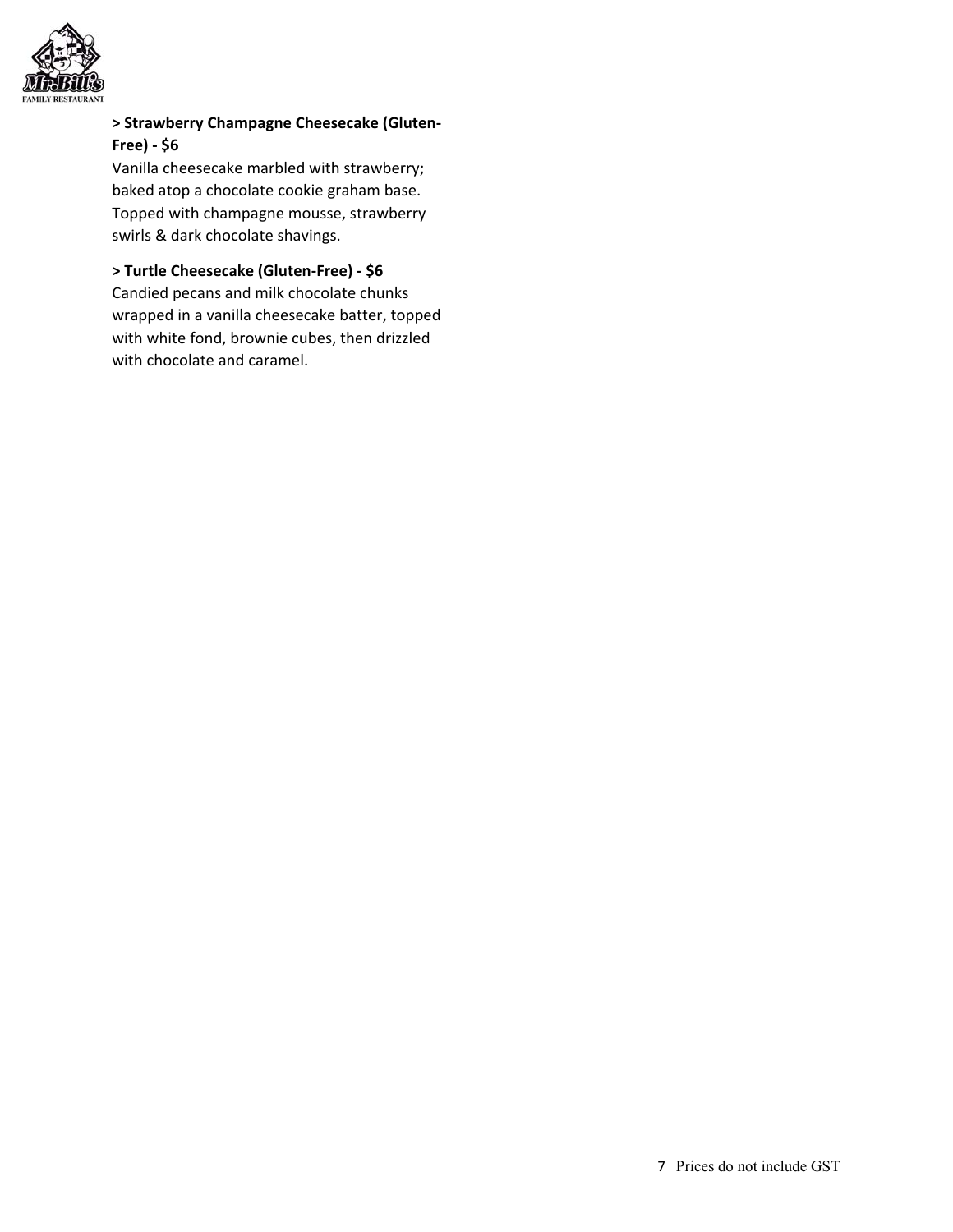

# **BEVERAGE MENU**

# **COCKTAILS** \$6.25

All contain 1 oz.

**BANANA BOAT** Vodka, Banana Liqueur, Grenadine & Orange Juice

**CAESAR** Vodka, Clamato Juice, Spices & Pickled Bean

**CHI CHI** Vodka, Pineapple Juice, Coconut Syrup & Milk

**CREAMSICLE** Pear Brandy, Orange Juice & Milk

**LONG ISLAND ICED TEA** Vodka, White Rum, Gin, Triple Sec, Pepsi

**MARTINI - \$8 (2 oz.)** 1 ½ oz. Vodka or Gin, ½ oz. Vermouth **MONKEY'S LUNCH** Crème de Banana, Kahlua & Milk

**PARALYZER** Vodka, Kahlua, Pepsi & Milk

**PINA COLADA** Rum, Pineapple Juice, Coconut Syrup & Milk

**SCREWDRIVER** Vodka & Orange Juice

**SINGAPORE SLING** Gin, Fruit Juice, Grenadine & Topped with Cherry Whiskey

**TEQUILA SUNRISE** Tequila, Triple Sec, Orange Juice & Grenadine

# **HI-BALLS** All contain 1 oz.

# **GIN**

Tanguery \$5.75 Bombay Sapphire \$5.75

## **RUM**

Lamb's White \$5.75 Lamb's Palm Breeze \$5.75 Captain Morgan's Spiced Rum \$6 Appleton Estate \$6

# **BEER**

**ALL DOMESTIC** \$5.75 **IMPORTED** \$6.25

**SCOTCH** Glen Fiddich \$6 Chivas Regal \$6

**VODKA** Smirnoff \$5.75 Grey Goose \$6

# **WHISKEY**

Wiser's \$5.75 Jack Daniels \$5.75 Crown Royal \$6 Gibson's Finest \$6 Jameson \$6

# **COOLERS** \$6.25

Twisted Tea Palm Bay Smirnoff Ice